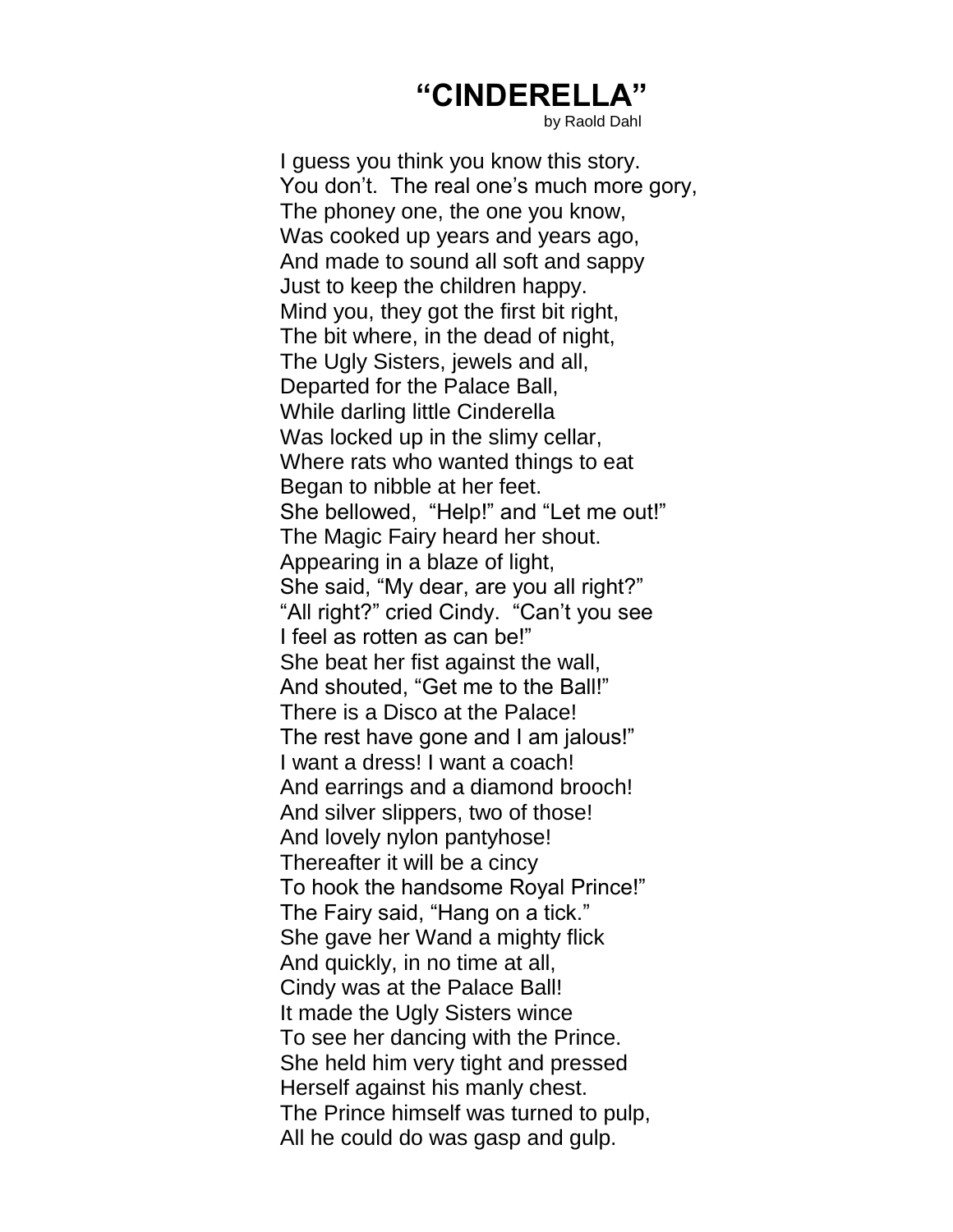Then midnight struck. She shouted, "Heck!" I've got to run to save my neck!" The Prince cried, "No! Alas! Alack!" He grabbed her dress to hold her back. As Cindy shouted, "Let me go!" The dress was ripped from head to toe. She ran out in her underwear, But lost one slipper on the stair. The Prince was on it like a dart, He pressed it to his pounding heart, "The girl this slipper fits," he cried, "Tomorrow morn shall be my bride! I'll visit every house in town Until I've tracked the maiden down!" Then rather carelessly, I fear, He placed it on a crate of beer. At once, one of the Ugly Sisters, (The one whose face was blotched with blisters) Sneaked up and grabbed the dainty shoe, And quickly flushed it down the loo. Then in its place she calmly put The slipper from her own left foot. Ah-ha, you see, the plot grows thicker, And Cindy's luck starts looking sicker. Next day, the Prince went charging down To knock on all the doors in town. In every house, the tension grew, Who was the owner of the shoe? The shoe was huge and frightfully wide. (A normal foot got lost inside.) Also it smelled a wee bit icky. (The owner's feet were hot and sticky.) Thousands of eager people came To try it on, but all in vain. Now came the Ugly Sister's go. One tried it on. The Prince screamed "NO!" But she screamed, "Yes! It fits! Whoopee! So now you've got to marry me!" The Prince went white from ear to ear. He muttered, "Llet's get out of here." "Oh no you don't! You've made a vow! There's no way you can back out now!" "Off with her head!" the Prince roared back.